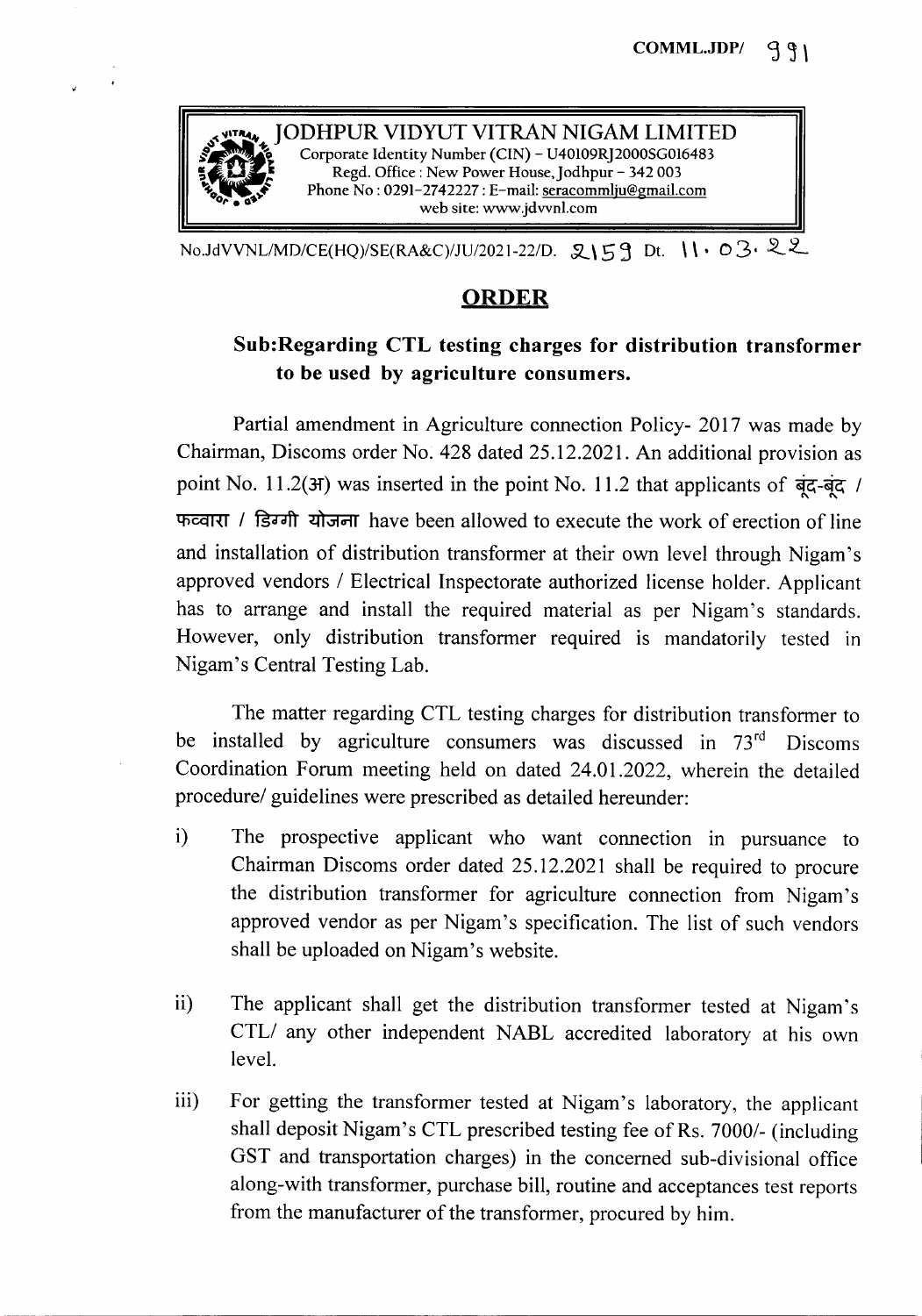iv) The Nigam's approved vendor may stock maximum five numbers of Nigam's CTL tested distribution transformers of each capacity to be provided for agriculture connection purpose. However before getting the new lot tested in the CTL, the utilization of the previous lot along-with details of applicants, where the distribution transformer have been utilized, shall be made available to the CTL.

All concerned are directed to ensure strict compliance of the above directions.

By Order,

 $\int^{\infty}_{0}dx$ (R. S. BADTY ASAR) SUPERINTENDING ENGINEER (RA&C) JODHPUR DISCOM, JODHPUR